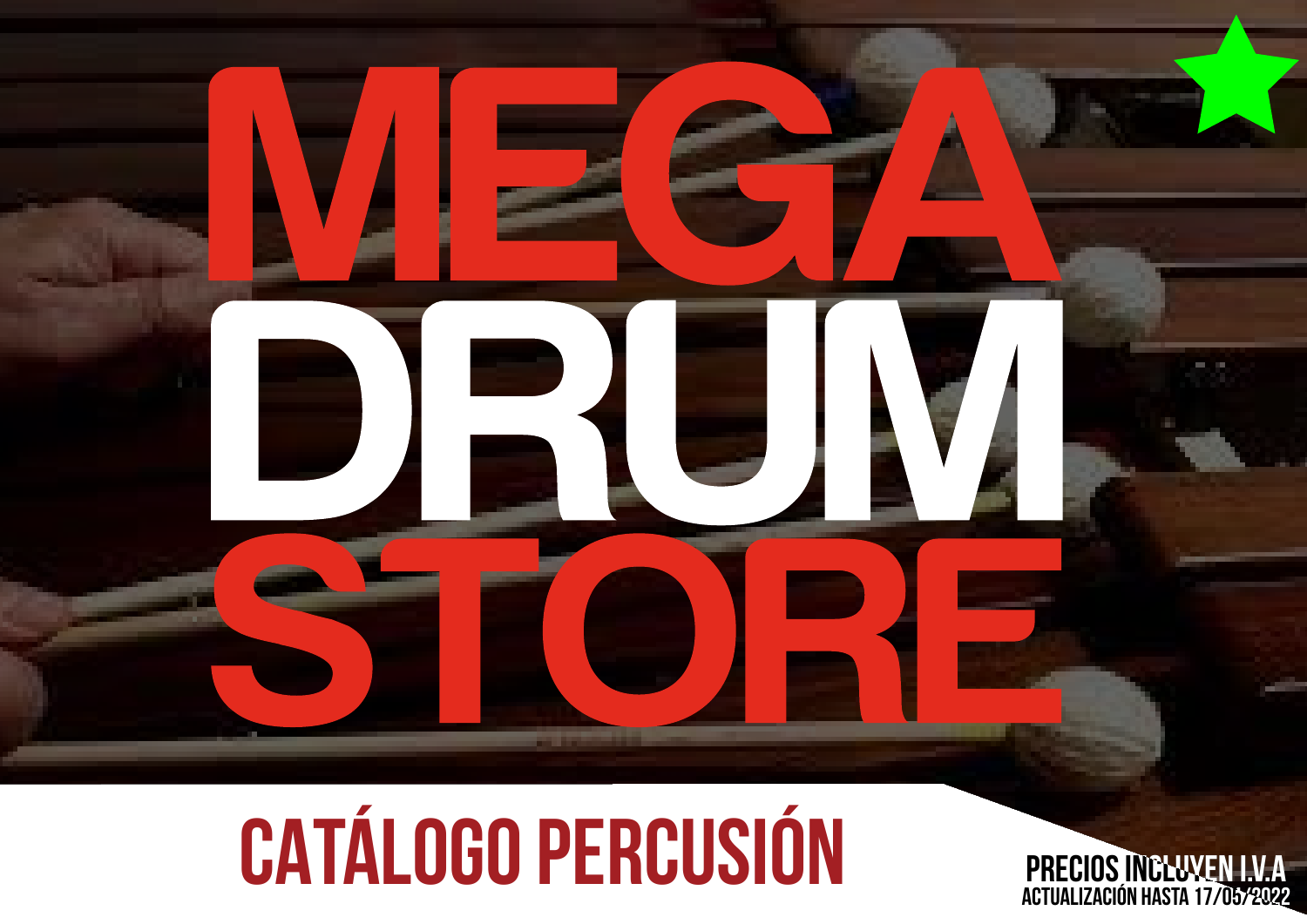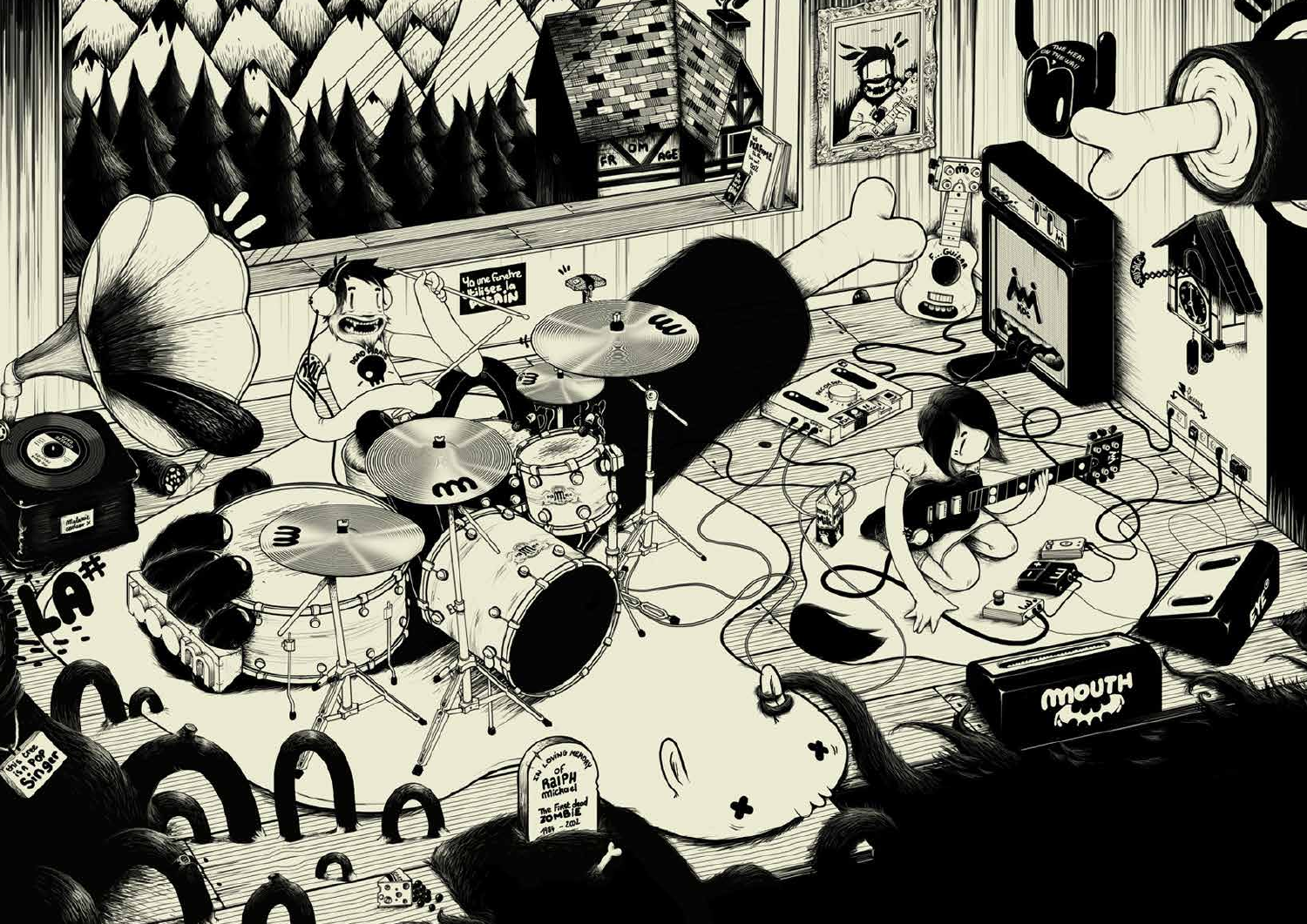# WALLETS INNOVATIVE PRECISSION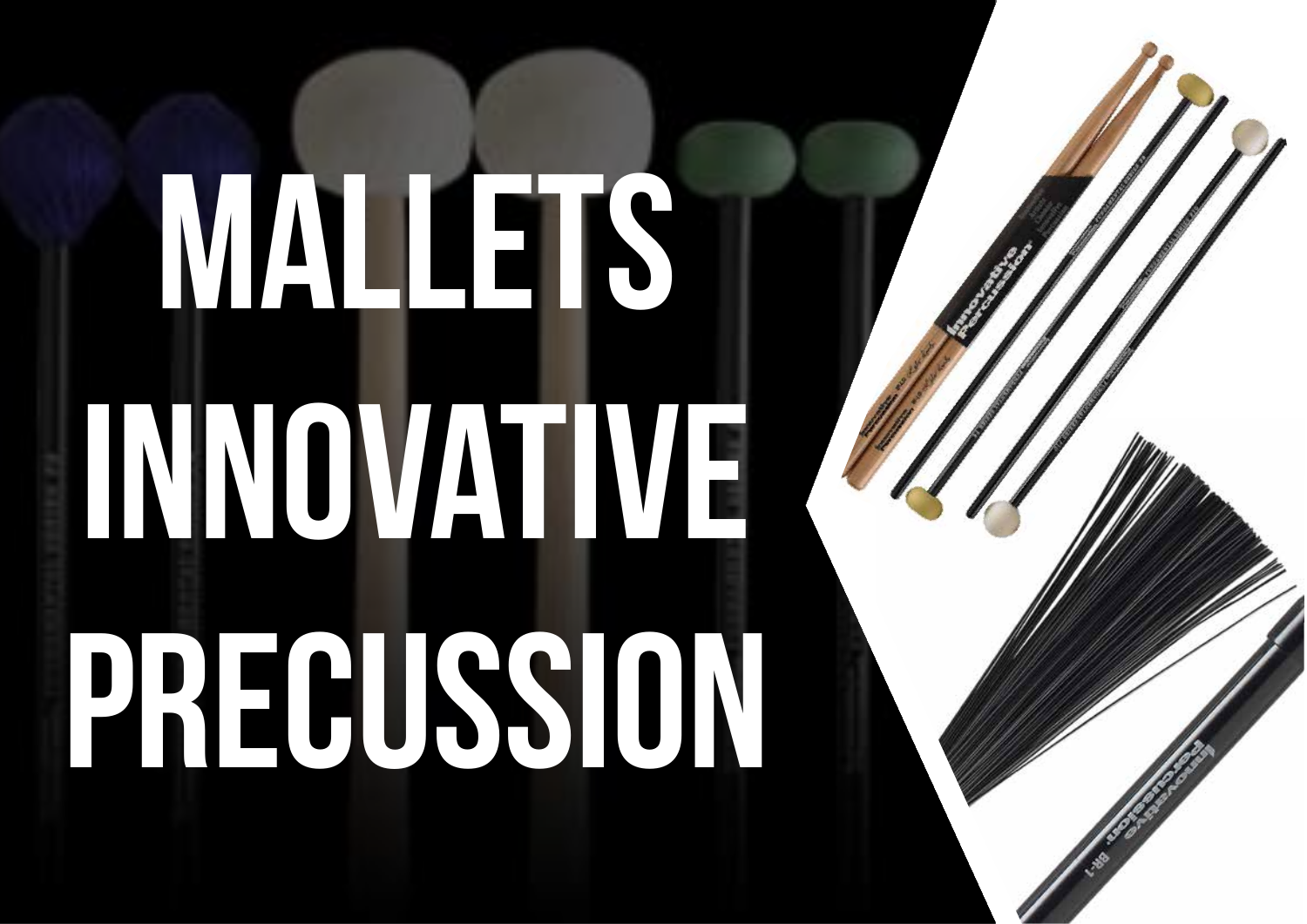

#### **MEDIUM VIBRAPHONE MARIMBA MALLETS WINE CORD - RATTAN**

(RS251)

**USD: \$ 69**



#### **MEDIUM VIBRAPHONE MARIMBA MALLETS ORANGE CORD - RATTAN**

(AA25)

**USD: \$ 73**



#### **MEDIUM HARD MARIMBA MALLETS TEAL YARN - BIRCH**

(IP300)

**USD: \$ 58**



#### **HARD MARIMBA MALLETS TEAL YARN - BIRCH**

(IP400)

**USD: \$ 58**



#### **MEDIUM HARD MARIMBA MALLETS LIGTH GRAY YARNZZ CEDAR**

(IP5004) **USD: \$ 70**



**DAVID FRIEDMAN LIGHT VIBRAPHONE MALLETS IVORY YARN - RATTAN**

(DF30L)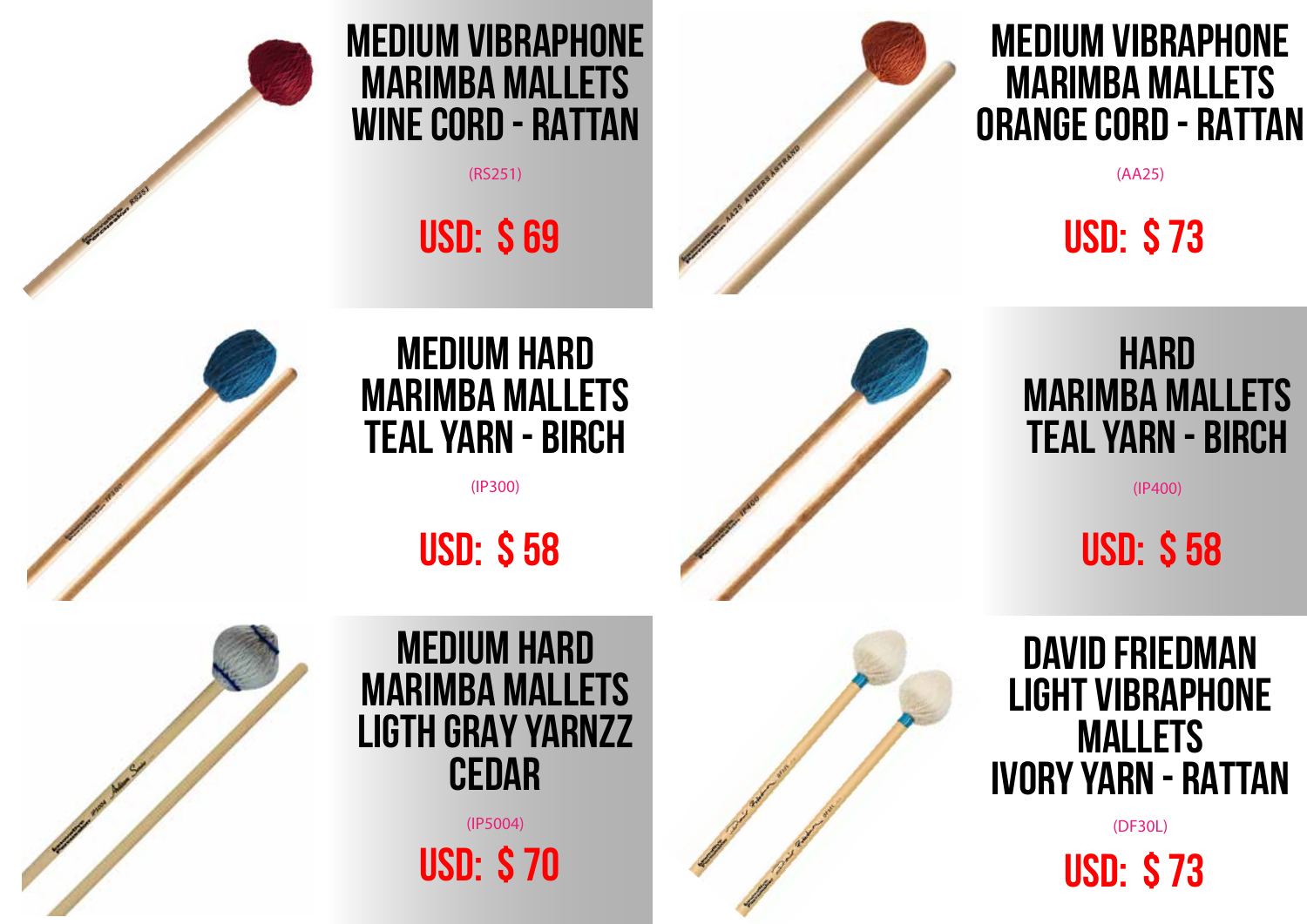



(IP\_1M)

**USD: \$ 35**





(IP\_5AT)

**USD: \$ 51**



### **MULTI-STICK IP-5A**

(IP\_5AM)

**USD: \$ 35**



## **ELEMENTARY PACK**

(FP1)

- *F8 Marimba de goma mediana - F10 Xilófono duro / Campana*
- *IP-LD Lalo Davila / Hickory-*
- *SB-3 Fundamental Stick Bag*

### **USD: \$ 87**



## **INTERMEDIATE PACK**

(FP2)

*- F2 Hard Marimba*

*- F9 Xilófono*

- *GT-3 Timpani / Medio*
- *General IP-LD Lalo Davila / Hickory*

*-SB-3 - Fundamental Stick Bag*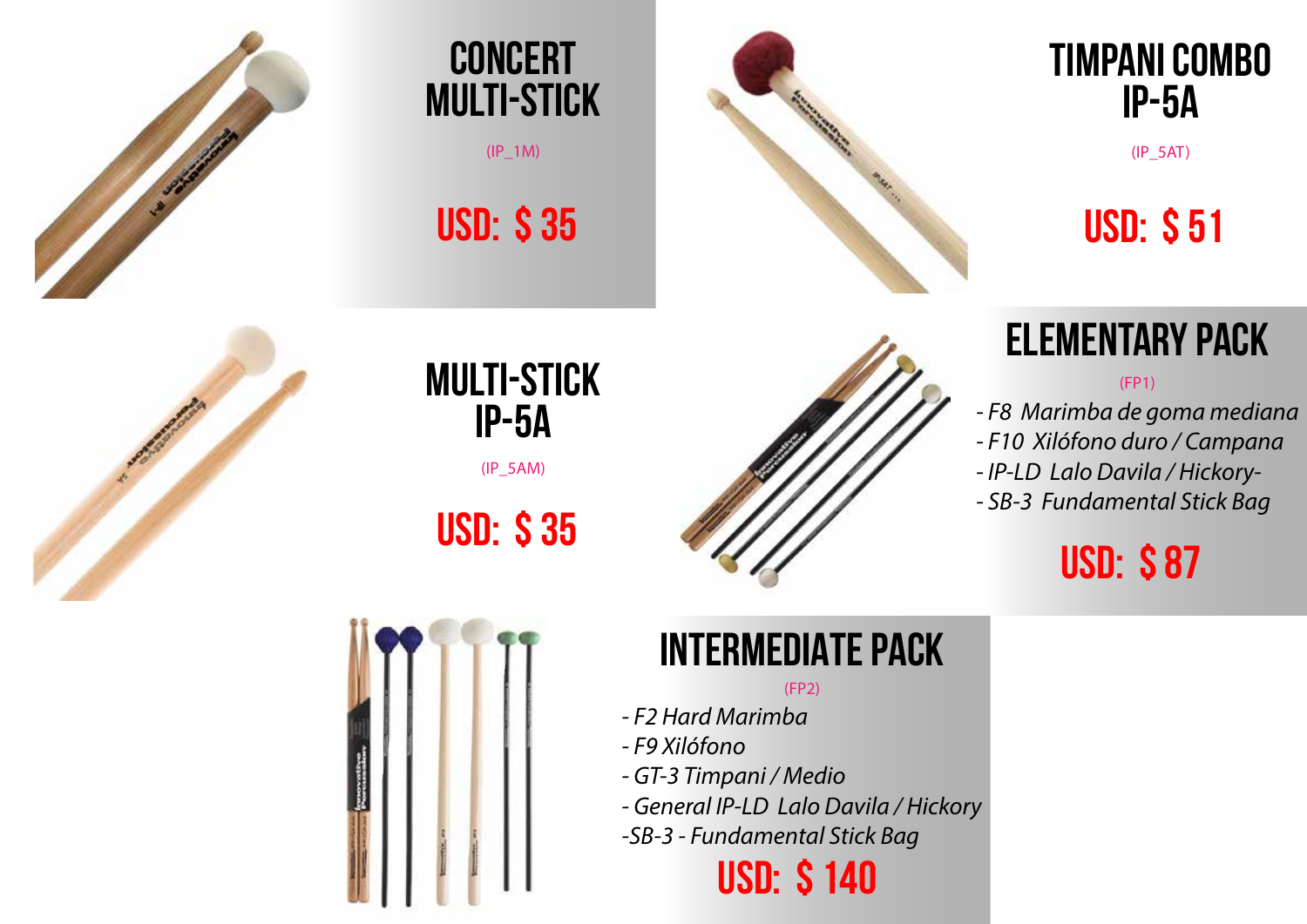# MAL S

# VATER PRECUSSION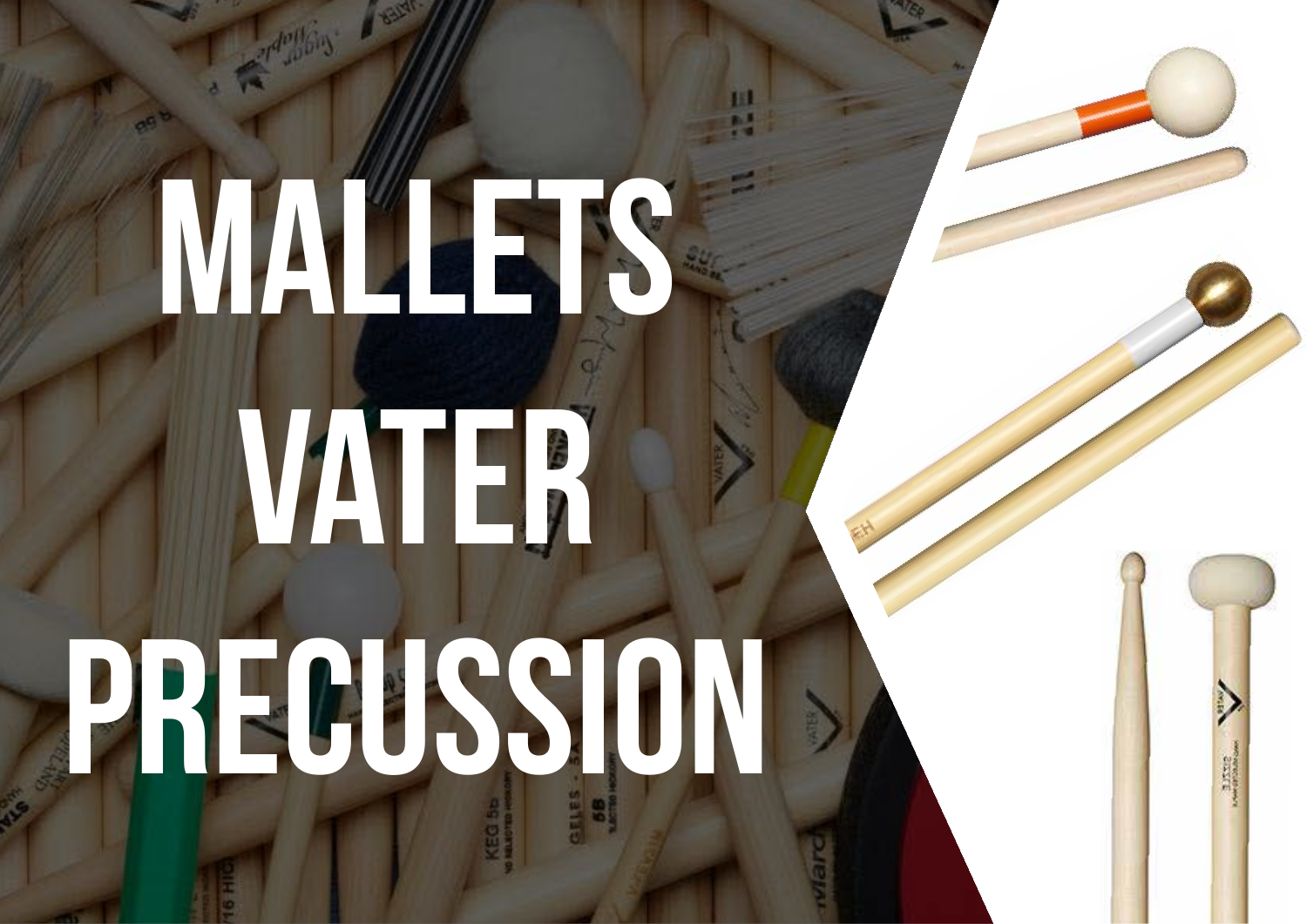#### **Front Ensemble Medium Hard Marimba Mallet**

(V\_FEM40MH)

**USD: \$ 42**



(V\_FEXB40MH)

**USD: \$ 30**

#### **Front Ensemble Hard Xylophne & Bell Mallet**

(V\_FEXB50H)

**USD: \$ 31**

#### **Concert Ensemble Medium Soft Xylophone & Bell Mallet**

(V\_CEXB20MS)

**USD: \$ 46**



#### **Concert Ensemble Extra Hard Xylophone Mallet**

(V\_CEXB60EH)

**USD: \$ 41**



#### **Concert Ensemble Medium Rubber Xylophone Mallet**

(V\_CEXB32RM)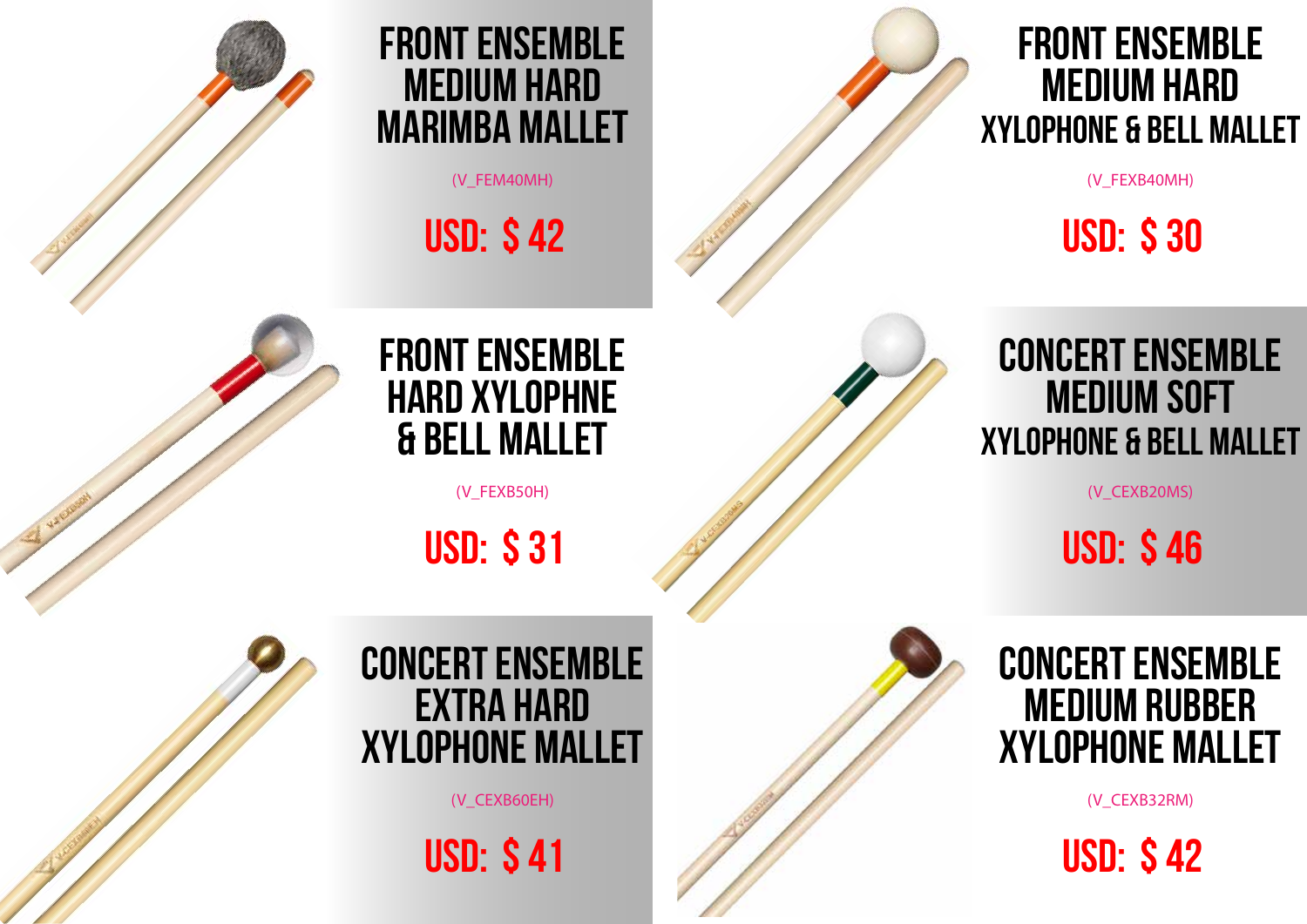

#### **TIMPANI MALLETS T1 VATER** (VMT1)

**USD: \$ 43**



(VMSZL)



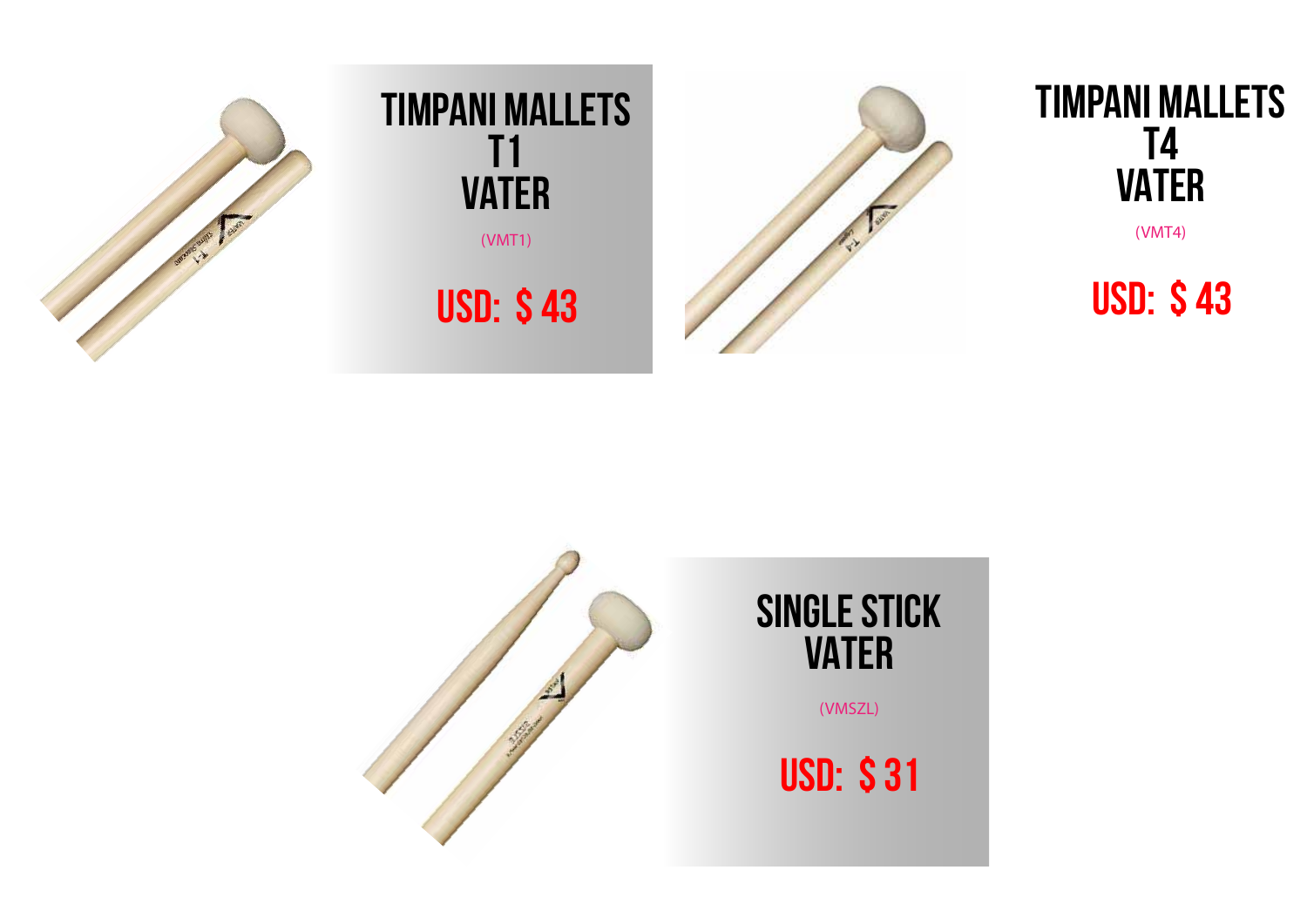#### **Front Ensemble FRONT ENSEMBLE FRONT ENSEMBLE Medium RUBBER MEDIUM RUBBER MEDIUM RUBBER XYLOPHONE XYLOPHONE XYLOPHONE**

(V\_FEXB32RM)

**USD: \$ 26 USD: 92** 



### **Front Ensemble FRONT ENSEMBLE FRONT ENSEMBLE Medium MARIMBA MEDIUM MARIMBA MEDIUM MARIMBA**

(V\_FEM30M) (V-FEM30M) (V-FEM30M)

**USD: \$ 42 USD: 54** 



#### **Front Ensemble FRONT ENSEMBLE FRONT ENSEMBLE Hard MARIMBA HARD MARIMBA HARD MARIMBA**

(V\_FEM50H)

**USD: \$ 42 USD: \$ 37 USD: \$ 37**



#### **Front Ensemble FRONT ENSEMBLE FRONT ENSEMBLE Medium HARD MEDIUM HARD MEDIUM HARD Xylophone & Bell XYLOPHONE AND BELL XYLOPHONE AND BELL**

(V\_FEXB40MH) (V-FEXB40MH) (V-FEXB40MH)

**USD: \$ 31 USD: \$ 27 USD: \$ 27**



#### **Front Ensemble FRONT ENSEMBLE FRONT ENSEMBLE HaRD XYLOPHONE HARD XYLOPHONE HARD XYLOPHONE AND BELL AND BELL AND BELL**

(V\_FEXB50H) (V-FEXB50H) (V-FEXB50H)

**USD: \$ 34 USD: \$ 30 USD: \$ 30**



#### **Concert Ensemble MARIMBA MalletS Concert Ensemble Concert Ensemble WARDING MARIMBA MALLETS GUNGEKI ENSEMBLI**<br>Madimba Mali Etc

(V\_CEM51H)

**USD: \$ 42 USD: \$ 37 USD: \$ 37**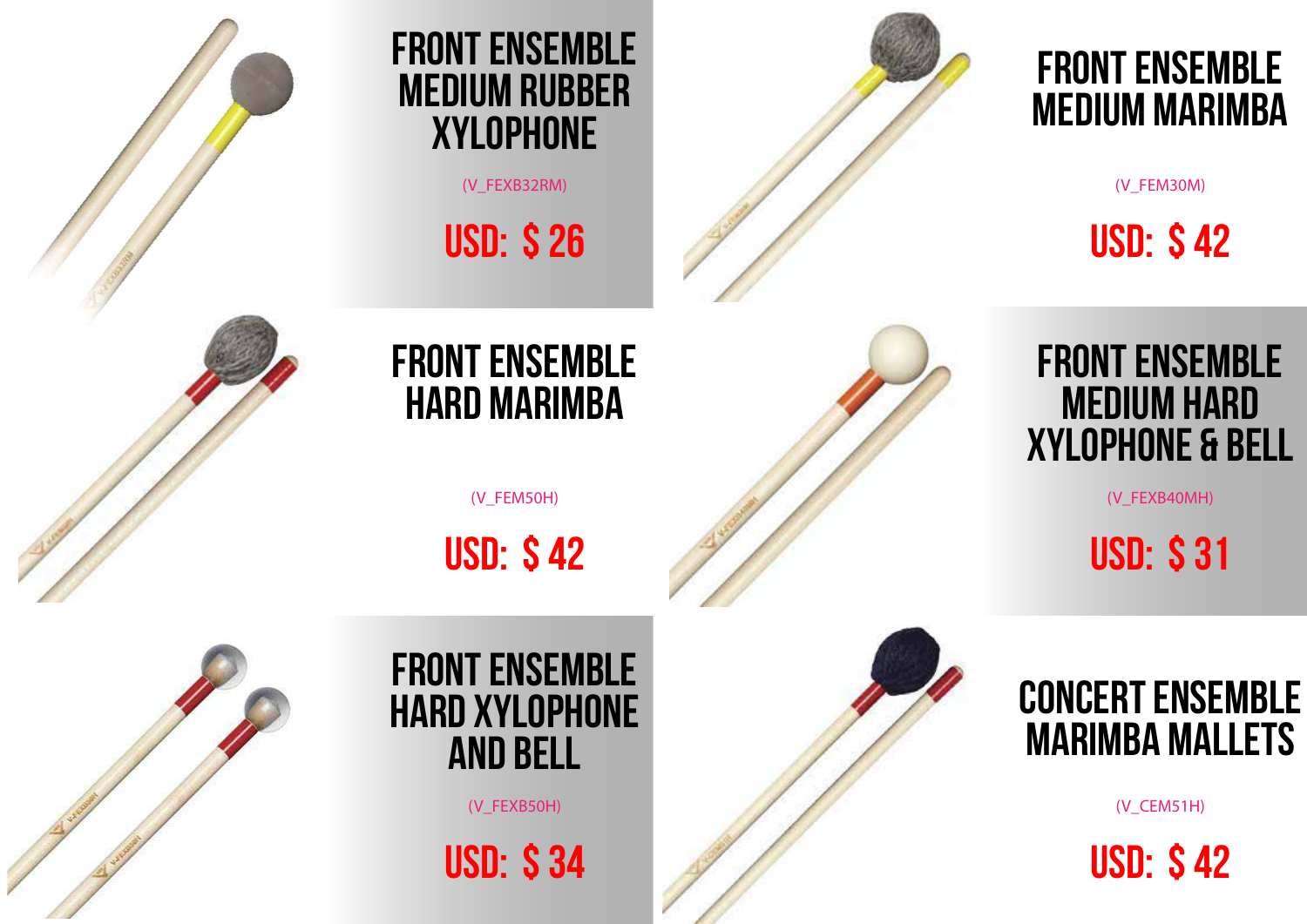#### **CONCERT Ensemble SOFT MARIMBA CONCERT ENSEMBLE SOFT MARIMBA**

(V\_CEM118)

**USD: \$ 42 USD: \$ 37**



#### **CONCERT Ensemble Medium MARIMBA MEDIUM MARIMBA CONCERT ENSEMBLE**

(V\_CEM30M)

**USD: \$ 42 USD: \$ 37**

#### **Concert Ensemble CONCERT Ensemble Xylophone/Bell Mallets XYLOPHONE/BELL MALLETS Medium Soft MEDIUM SOFT**

(V\_CEXB20MS)

**USD: \$ 46 USD: \$ 41**

#### **Concert Ensemble CONCERT Ensemble xilófono/Bell Mallets XYLOPHONE/BELL MALLETS Extra HARD EXTRA HARD**

(V\_CEXB60EH) (V-CEXB60EH)

**USD: \$ 44 USD: \$ 39**

#### **CONCERT Ensemble Concert Ensemble XYLOPHONE/BELL MALLETS Xylophone/Bell Mallets MEDIUM RUBBER Medium RUBBER**

(V\_CEXB32RM)

**USD: \$40** 



#### **Concert Ensemble MEDIUM VIBRAPHONE CONCERT ENSEMBLE CONCERT ENSEMBLE**

(V\_CEV30M)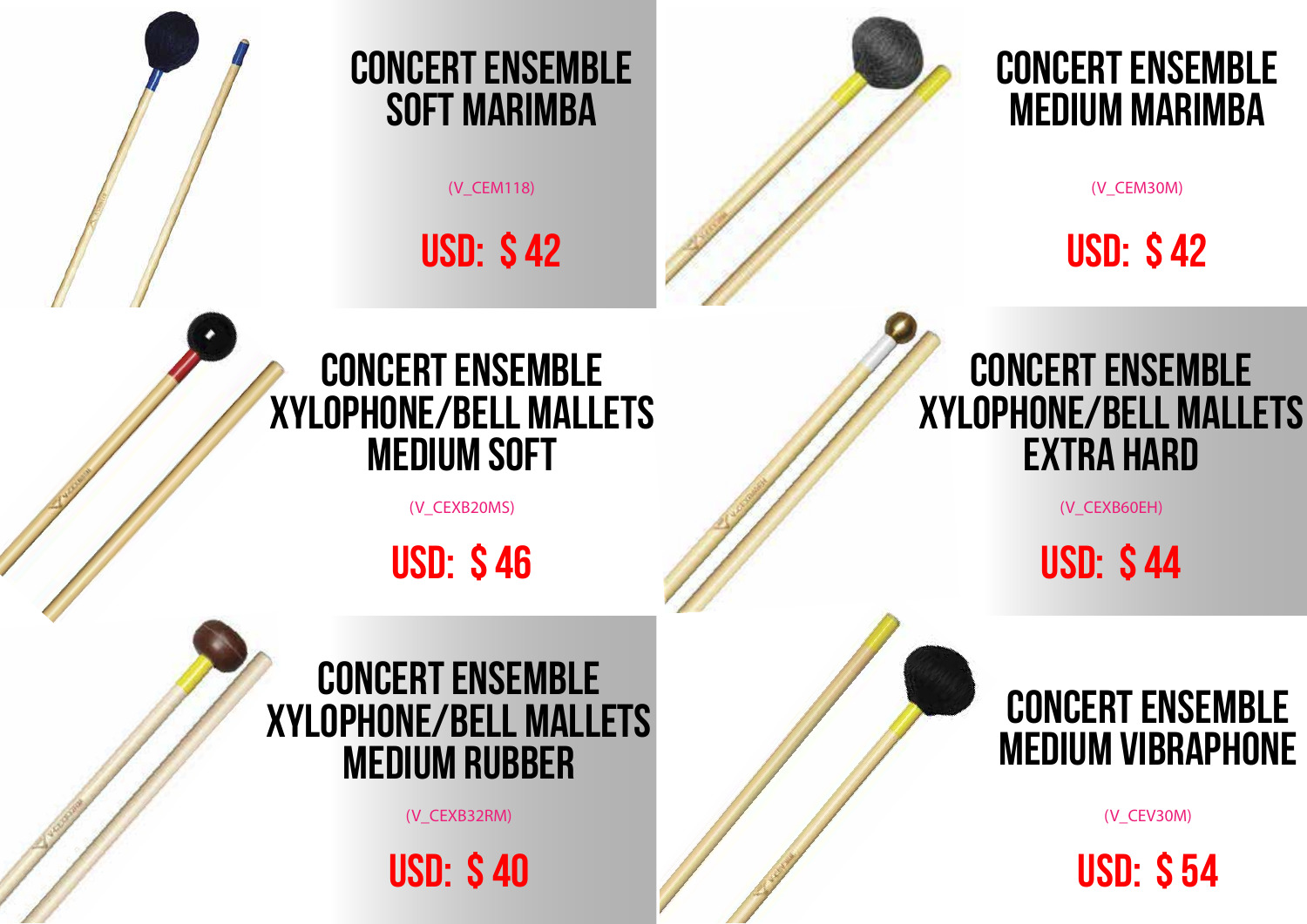